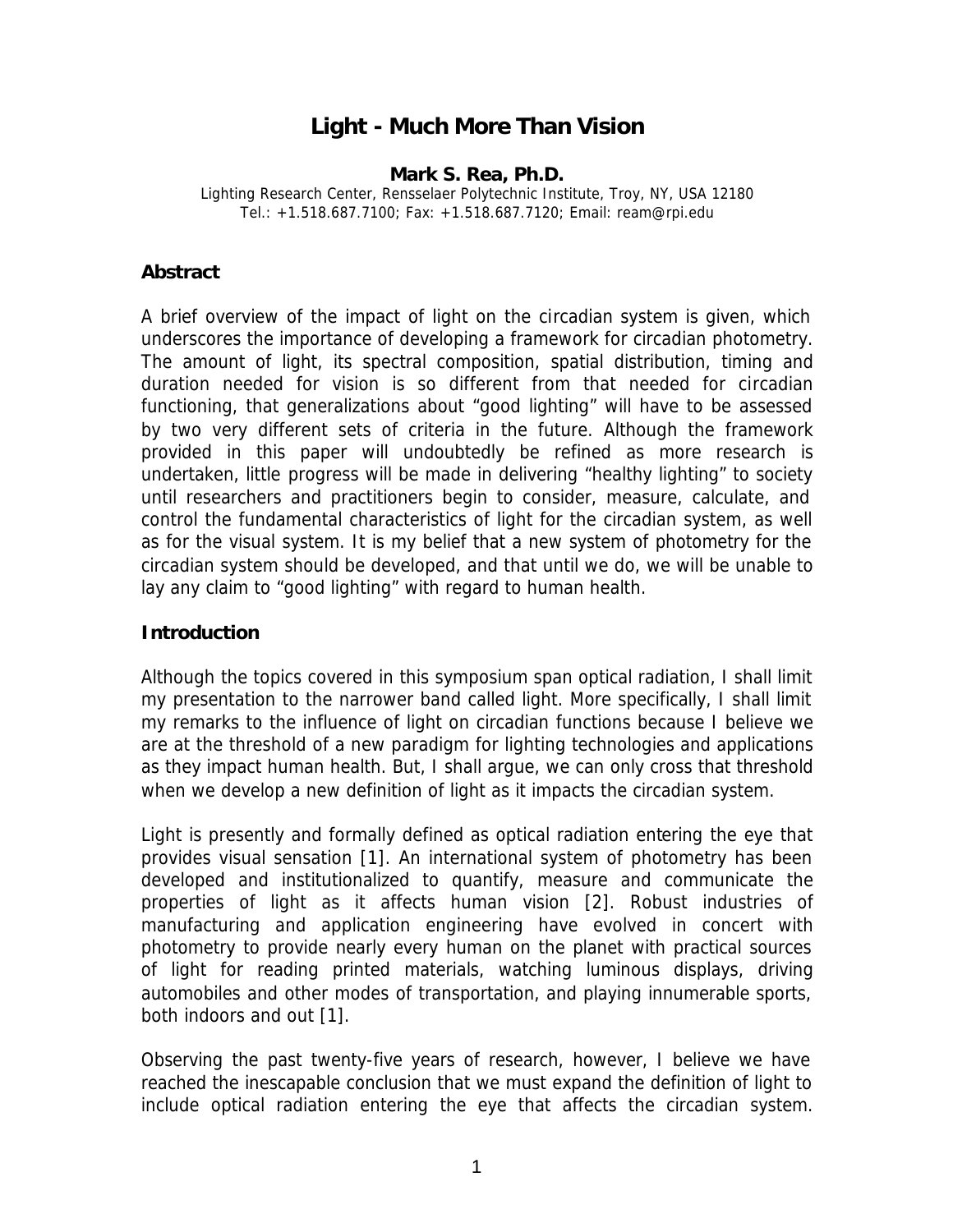Indeed, I believe *now* is the most exciting time in lighting in the last 100 years because our automatic, unconscious assumptions about "good lighting" are being challenged by this research. This is a strong statement, but consider the following recent findings:

- ?? Light can alleviate seasonal depression [3]
- ?? Light can increase the length and quality of sleep [4]
- ?? Light can consolidate sleep/activity patterns in Alzheimer's Disease patients [5]
- ?? Light can improve performance of night-shift workers [6,7]
- ?? Light can improve weight gain in premature infants [8,9]
- ?? Light activation of the circadian system is affected by a newly discovered photoreceptive mechanism in the eye [10,11]
- ?? Light regulates melatonin [12], which has been shown to reduce breast cancer growth [13,14]
- ?? Light has a direct impact on cortical brain activity [15]

These studies represent only a few of the important scientific findings that beg an answer to the question, "Are we providing healthy lighting in our offices, schools and homes?"

Some of us attending this symposium have been associated with traditional lighting for many years. We understand how light is generated, delivered, manufactured and sold. I am certain that the papers presented at this symposium will inspire us to think in new ways about light. Ideally, we will begin to translate the findings of these learned papers into practical ideas for new light sources, luminaires, and applications. To be successful in this translation, however, we must be able to think about light itself in a totally new way. Specifically, I believe we must begin to think about an entirely new form of light measurement, or photometry, because the quantity, spectrum, spatial distribution, timing and duration of light exposure for circadian impression are radically different than those that are important to vision [16]. One purpose of this talk is to provide a framework for a new system of photometry for the circadian system whereby it becomes possible to more precisely define and control light for supporting human health. Without the formality of such a system, it will be much harder to develop the best lighting technologies and applications for human health.

#### **Background**

It was known for many years that variations in light exposure was important for regulating daily and seasonal behaviors to nonhuman mammals [17,18], but it was widely assumed that humans were not particularly sensitive to cycled light. As noted above, it has become clear in the last 30 years that light/dark cycles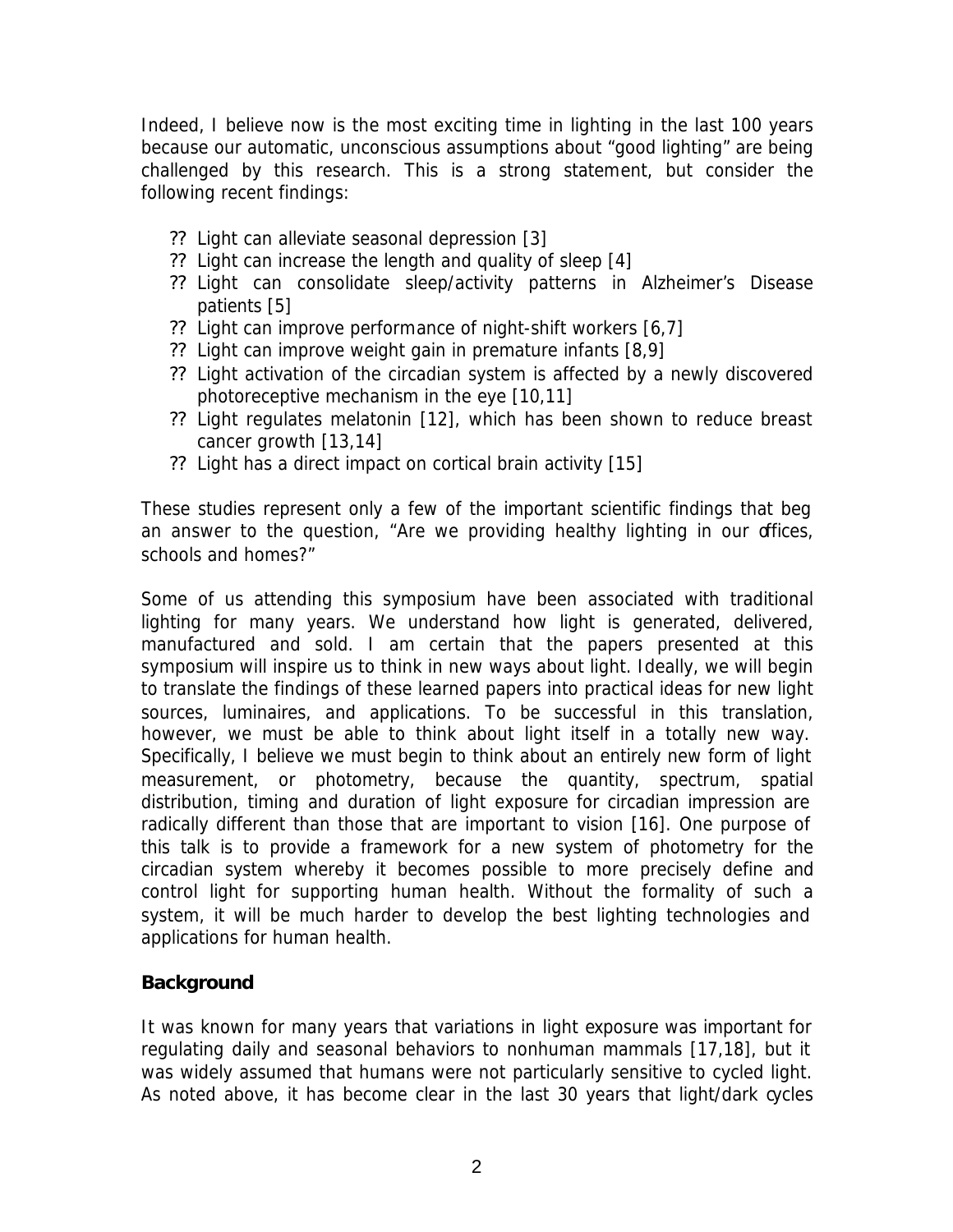regulate many human behaviors as well, including seasonal depression [3], sleep/wake patterns [19], body temperature [15], brain activity [15], subjective alertness [20], and performance [6,7].

It is now well accepted that the retina is responsible for transducing photic stimulation into neural signals for the circadian system [18,21-26]. In brief, the retino-hypothalmic pathway caries that neural information from the retina to the "master biological clock" in the suprachiasmatic nucleus (SCN) of the hypothalamus. The SCN generates self-sustained, (approximately) 24-hour oscillations in neural activity. The hormone melatonin is produced by the pineal gland, a primary site for neural input from the SCN [27]. Although a full appreciation of the impact of melatonin on various systems within the body is not complete, melatonin level in blood (or saliva or urine) is the primary measure of the status of the "master biological clock" (phase information) and for circadian impression (acute suppression) by light (e.g., Lewy *et al.* [12]). Light is the primary stimulus for controlling, through the SCN, the timing and the amount of melatonin produced by the pineal gland [28] and, presumably, its effects on integrated behaviors such as subjective alertness and performance.

Although it is clear that light is the primary stimulus for the circadian system, the characteristics of light (i.e., its quantity, spectrum, distribution, timing and duration) important to the circadian system remain ambiguous because, in part, there has been no serious attempt to develop a system of photometry for the circadian system. For example, early evidence suggested that bright light was necessary to affect the circadian system, both in terms of acute melatonin suppression at night and phase information from the SCN. Typical office illuminance levels (500 lx) from fluorescent lights were shown to be ineffective on melatonin suppression [12]. More recently it has been hypothesized that very low light levels (3.5 lx) can affect the circadian system [29]. It seems very odd that such radically different generalizations can be reached about the amount of light necessary to affect the circadian system, but when one considers two simple observations about how light is being characterized, it may become clearer why ambiguities remain about a question as simple as "How much light does it take to affect the circadian system?"

First, the quantity of light expressed in these and many other studies is in terms of illuminance (lx). The use of illuminance for characterizing light for the circadian system undoubtedly reflects the wide availability of inexpensive commercial instruments for measuring illuminance. All of these meters are corrected to the photopic luminous efficiency function based upon the spectral sensitivity of the L and M cones in the human fovea. Since these two photoreceptors are essentially irrelevant to circadian phototransduction [30,31], significant confusions will occur when the amount of "light" produced by different light sources in different studies has been characterized by a spectral sensitivity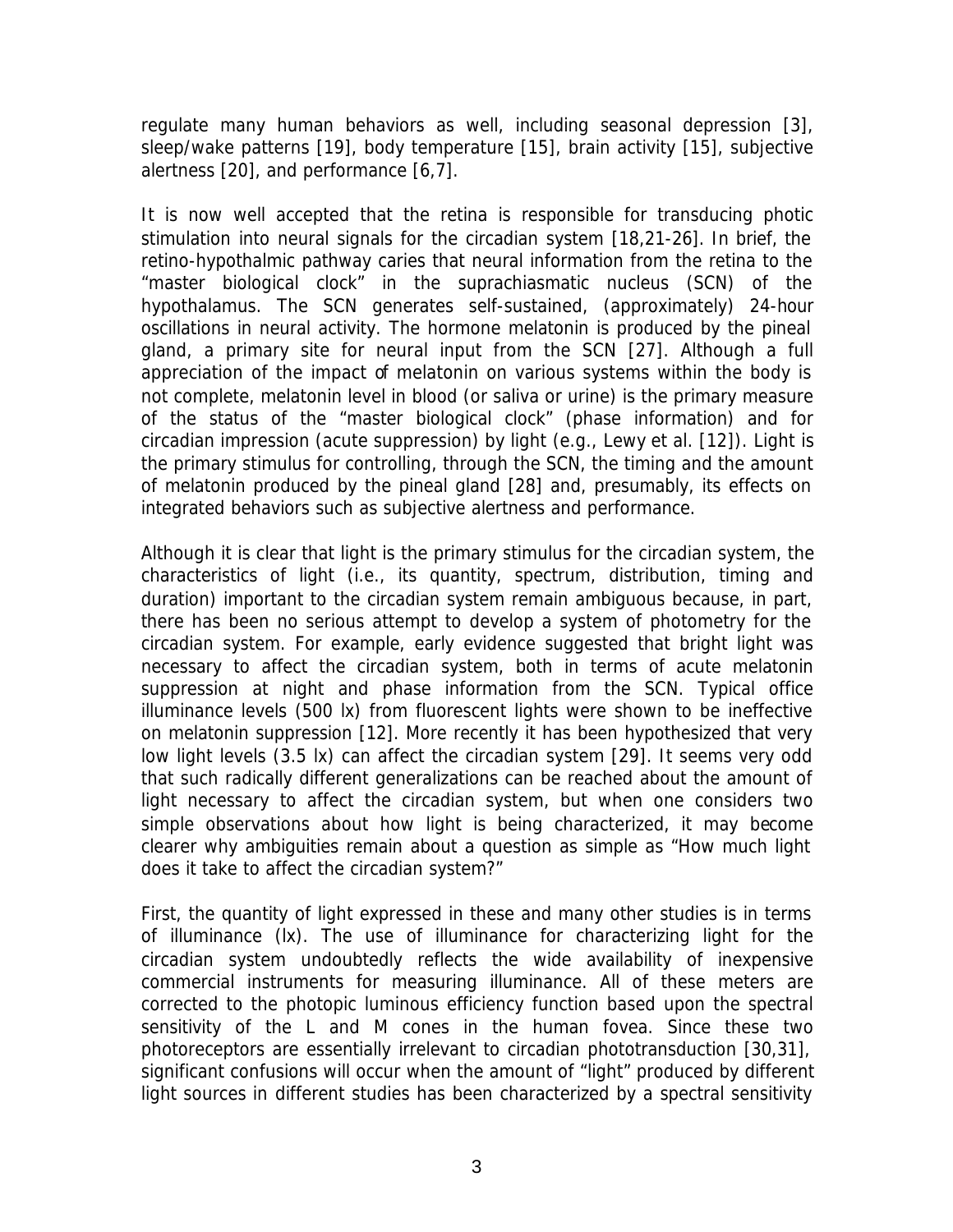function irrelevant to the circadian system. As discussed in more detail later, for light sources commonly used in offices, schools and homes, errors in spectral characterization of light for the circadian system can be as much as 3:1. In other words, for the same measured illuminance, one light source may be 3 times more effective for the circadian system than another light source. For more exotic light sources, such as light emitting diodes (LEDs), characterization errors can exceed 1000:1!

Second, illuminance is the quantity of light falling on a surface, not how much light is made available to the retina. Depending upon the orientation of the illuminance meter, horizontal on a work plane or vertical near the plane of the retina, the same amount of light emitted by a light source can produce variations in measured illuminance of as much as 30:1. Generally, recommended and measured illuminance levels are given in terms of the amount of light, illuminance, falling on a horizontal work plane [1]. Naturally, if the illuminance meter is oriented upward, toward the light sources in the ceiling, the meter will read a higher value than if the illuminance meter is located vertically, near the line of sight. Proper orientation of the meter with respect to retinal orientation does not necessarily ensure accurate measurement of how much light enters the eye. For the same illuminance, retinal illuminance can vary substantially depending upon both environmental and individual differences. For example, the various reflectances of objects within the visual field, the optical density of preretinal media (e.g., the crystalline lens), and the physical structure of the brow, nose and other features of the face will produce discrepancies between actual retinal illuminance and measured illuminance [32].

These are only two of the many sources of confusion that can arise from inadequate specification of the stimulus for the circadian system and, hopefully, underscores the difficulty for lighting manufacturers and application engineers to apply the results of research for the benefit of human health. In short, all of the physical characteristics of light must be reconsidered if we are to cross that threshold in delivering healthy lighting conditions. Following is a preliminary framework, a first step, for a system of circadian photometry.

## **Quantity**

The solid curve on the left of Figure 1 [16] comes from the model of relative visual performance (RVP) by Rea and Ouellette [33] and represents the speed and accuracy of processing high contrast, alpha-numeric text by the foveae of young adults. Even under moonlight, visual performance is well above threshold and, as shown, higher light levels results in only slight improvements. As confirmed by many studies [34-36], at typical office illuminance levels, visual performance is near maximum (for targets of high contrast and large size). Figure 1 also shows how light level affects melatonin suppression by the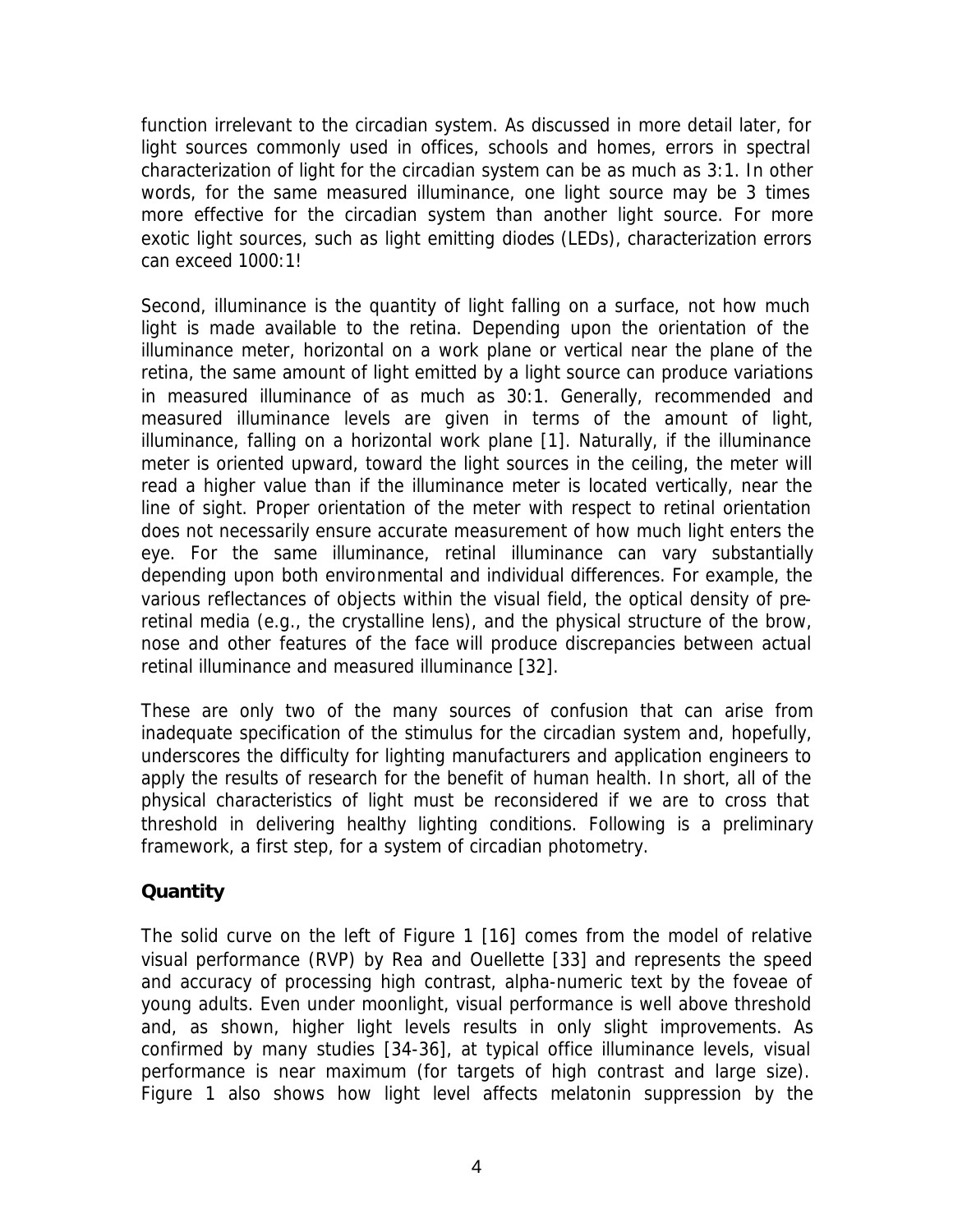circadian system. The dashed curve on the right is a dose response curve to "full spectrum" white light presented for one hour at night when melatonin levels would be normally high [37]. Several studies are consistent with this dose response curve [30,38-43] once the other photometric variables (spectrum, distribution, timing, duration) are taken into consideration.



*Figure 1. Relative visual performance for high contrast reading material, and relative melatonin suppression by light as a function of illuminance at the eye [16].*

What this figure reveals is the marked disparity between the quantities necessary to achieve satisfactory visual performance and satisfactory melatonin regulation. At typical office light levels, visual performance is operating near maximum, but the circadian system is stimulated only slightly, if at all. Longer exposures to dimmer light perhaps can also suppress melatonin and shift the circadian rhythm [29], but this is probably not the best way to signal time-of-day information to the body. A prolonged weak signal may, in fact, be inadequate for synchronizing the disparate biological functions influenced, by melatonin. Significantly, modern deep-core offices with limited access to daylight [44] and typical energy-saving electric lighting levels [1] may provide inadequate stimulation to the circadian system, particularly during winter months when access to daylight is minimal. Approximately 10% of the population experiences some degree of seasonal depression in northern latitudes during the winter [45] and this may be a direct result of limited exposure to light brighter than found in modern buildings.

## **Spectrum**

Recent research has shown that the spectral sensitivity of the circadian system is very different than the spectral sensitivity of the fovea, used to perform nearly all of our "visual work" (e.g., reading) [33,46]. Although fewer than 1% of the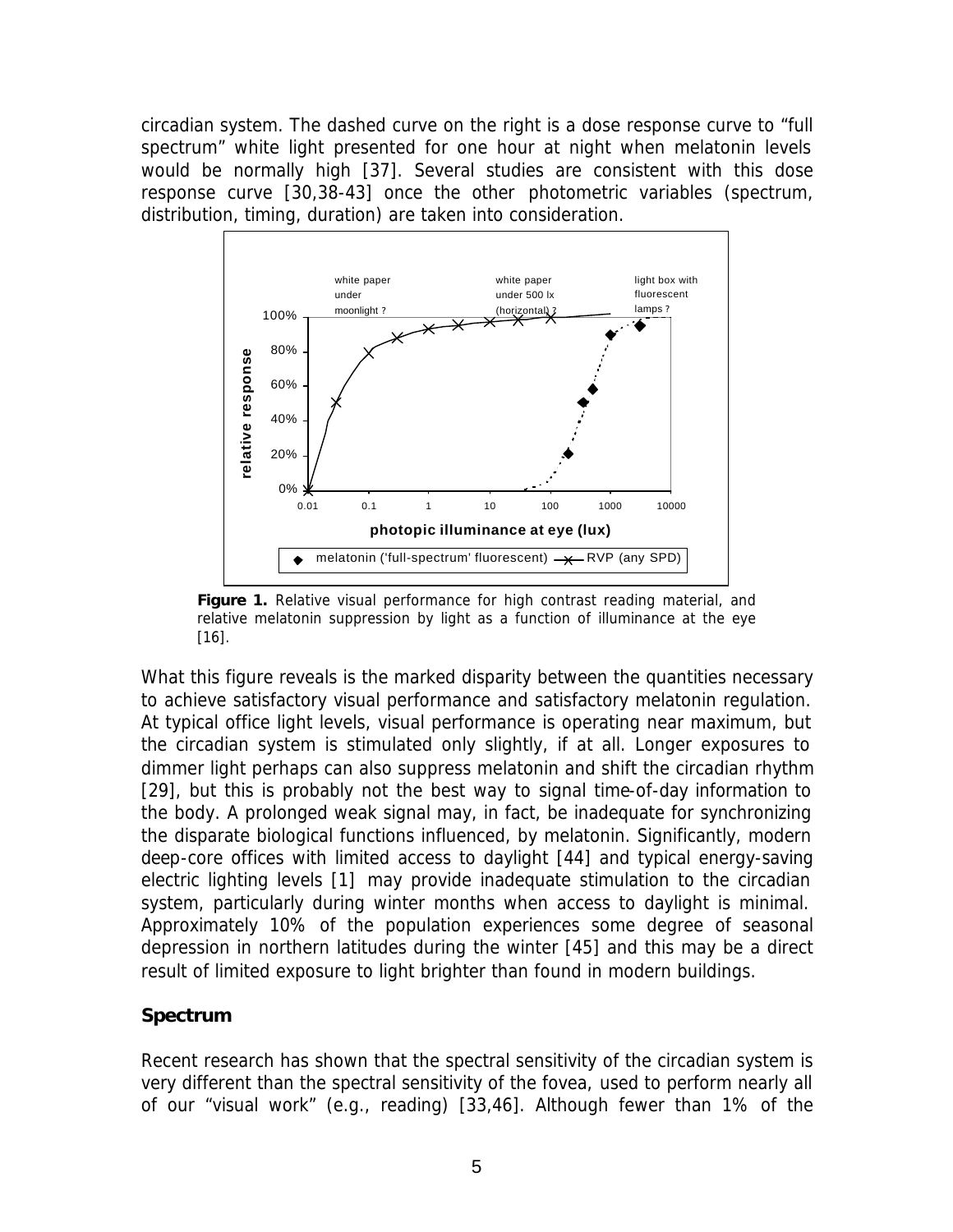photoreceptors in the retina are found in the fovea [47], nearly 80% of our visual cortex is devoted to processing information received in our central vision [47]. The fovea is dominated by L and M cones, which underlie the spectral sensitivity of the photopic luminous efficiency function used in every commercially available photometer made today [2]. Figure 2 [16] shows the marked disparity between the spectral response of photometers and the (provisional) spectral sensitivity of the human circadian system obtained by independent laboratories using monochromatic [41,42] as well as broadband sources [30,43]. This figure shows that light sources rich in short wavelengths (e.g., daylight) will be seriously under-represented by conventional photometric measurements. Table 1 [16] shows both photopic and "circadian" lumens calculated for several commercially available light sources together with the ratio of circadian lumens to photopic lumens produced by these sources. These ratios provide estimates of the relative errors that would be made in determining the effectiveness of the different light sources on the circadian system when a conventional photometer is used to measure light. For example, if the measured photopic illuminance under both incandescent light and daylight were the same, the daylight would be 2.22 (2.78/1.25) times more effective than the incandescent source for the circadian system. For conventional white light sources the errors in estimating the effectiveness of light for the circadian system from photopic measurements will rarely exceed 3:1.



*Figure 2. Photopic and scotopic luminous efficiency functions, as well as an empirically derived action spectrum for melatonin suppression [16].*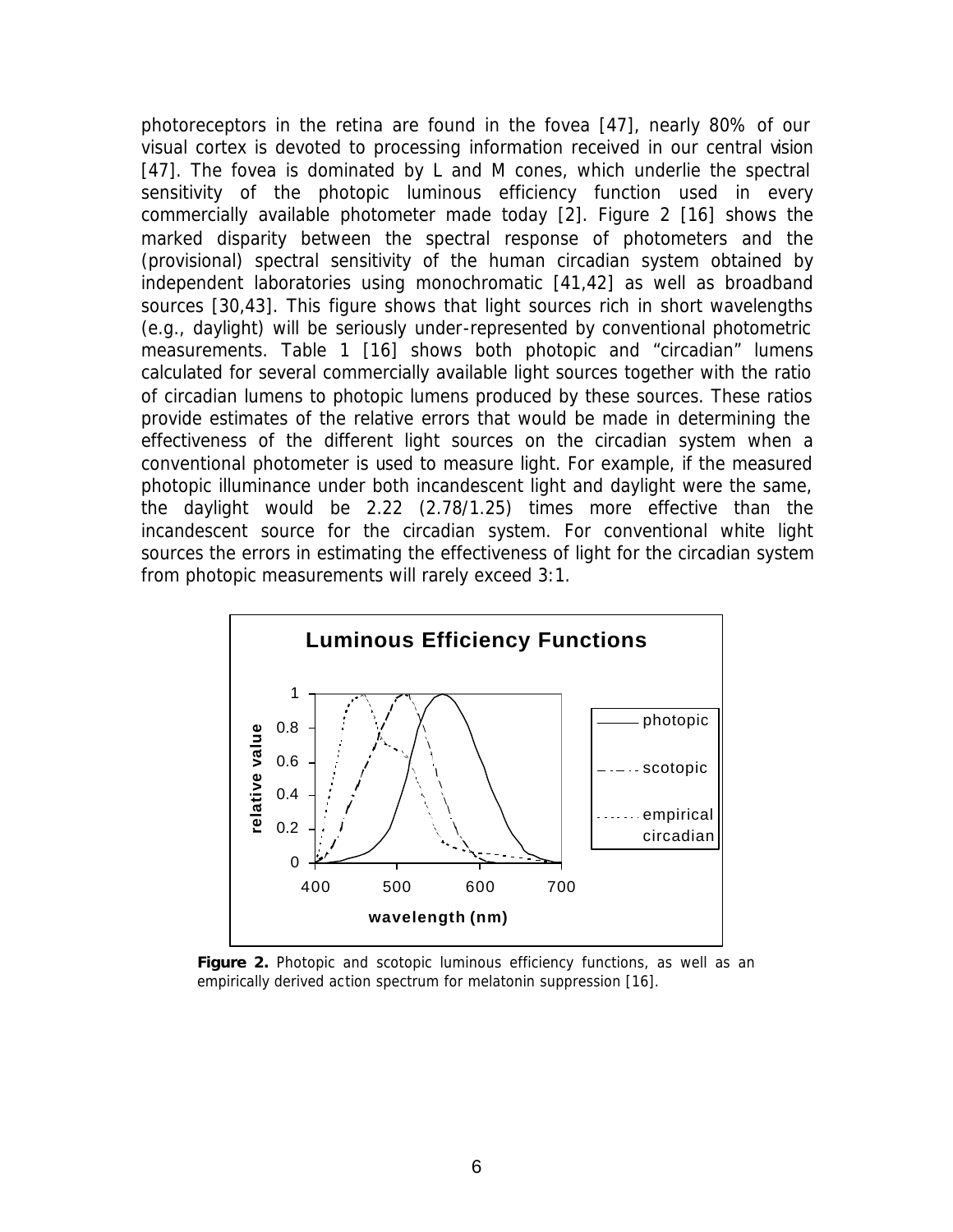| Light source                                      | Photopic<br>luminous<br>efficacy<br>$\langle \text{Im}/\text{W} \rangle$ | 'Circadian'<br>luminous<br>efficacy<br>$\{Im(W)\}$ | Relative ratio<br>of 'circadian'<br>to photopic<br>lumens |
|---------------------------------------------------|--------------------------------------------------------------------------|----------------------------------------------------|-----------------------------------------------------------|
| 3000 K rare earth fluorescent                     | 87 (1.00)                                                                | 149 (1.00)                                         | 1.00                                                      |
| 4100 K rare earth fluorescent                     | 87 (1.00)                                                                | 275 (1.85)                                         | 1.85                                                      |
| 7500 K rare earth fluorescent                     | 65 (0.75)                                                                | 285 (1.91)                                         | 2.56                                                      |
| Sodium-scandium metal halide                      | 108 (1.24)                                                               | 300 (2.02)                                         | 1.63                                                      |
| High-pressure sodium                              | 127(1.46)                                                                | 115 (0.77)                                         | 0.53                                                      |
| Incandescent                                      | 15 (0.17)                                                                | 32 (0.21)                                          | 1.25                                                      |
| <b>Red LED</b><br>(630 n m)                       | 44 (0.51)                                                                | 2 (0.02)                                           | 0.03                                                      |
| Yellow LED<br>(590 nm)                            | 36 (0.41)                                                                | 10 (0.07)                                          | 0.17                                                      |
| Green LED<br>(520 n m)                            | 25 (0.29)                                                                | 88 (0.59)                                          | 2.06                                                      |
| <b>Blue LED</b><br>(460 n m)                      | 11(0.13)                                                                 | 681 (4.58)                                         | 36.2                                                      |
| White LED<br>$(460 \text{ nm} + \text{phosphor})$ | 18 (0.21)                                                                | 90 (0.60)                                          | 2.91                                                      |
| Daylight<br>(6500 K)                              |                                                                          |                                                    | 2.78                                                      |

*Table 1. Photopic and 'circadian' luminous efficacies (when applicable) and relative efficacies (in parentheses) normalized to 3000 K fluorescent [16]. Shown in the far right column are the ratios of the relative circadian to photopic efficacies (also normalized to 3000 K fluorescent), indicative of photometric errors in estimating the impact of spectrum on the circadian system (see text).*



*Figure 3. Relative visual performance and relative melatonin suppression by*  light for several different fluorescent light sources (assuming the response shown *in Figure 2), as a function of illuminance at the eye.*

Figure 3 [16] shows the impact of three different white light sources from Table 1 (fluorescent lamps with correlated color temperatures of 3000, 4100 and 7500 K) on RVP and on melatonin suppression. It will be recalled that the photopic luminous efficiency function represents the combined spectral sensitivity of L and M cones in the fovea. Since the fovea is used in visual performance, a single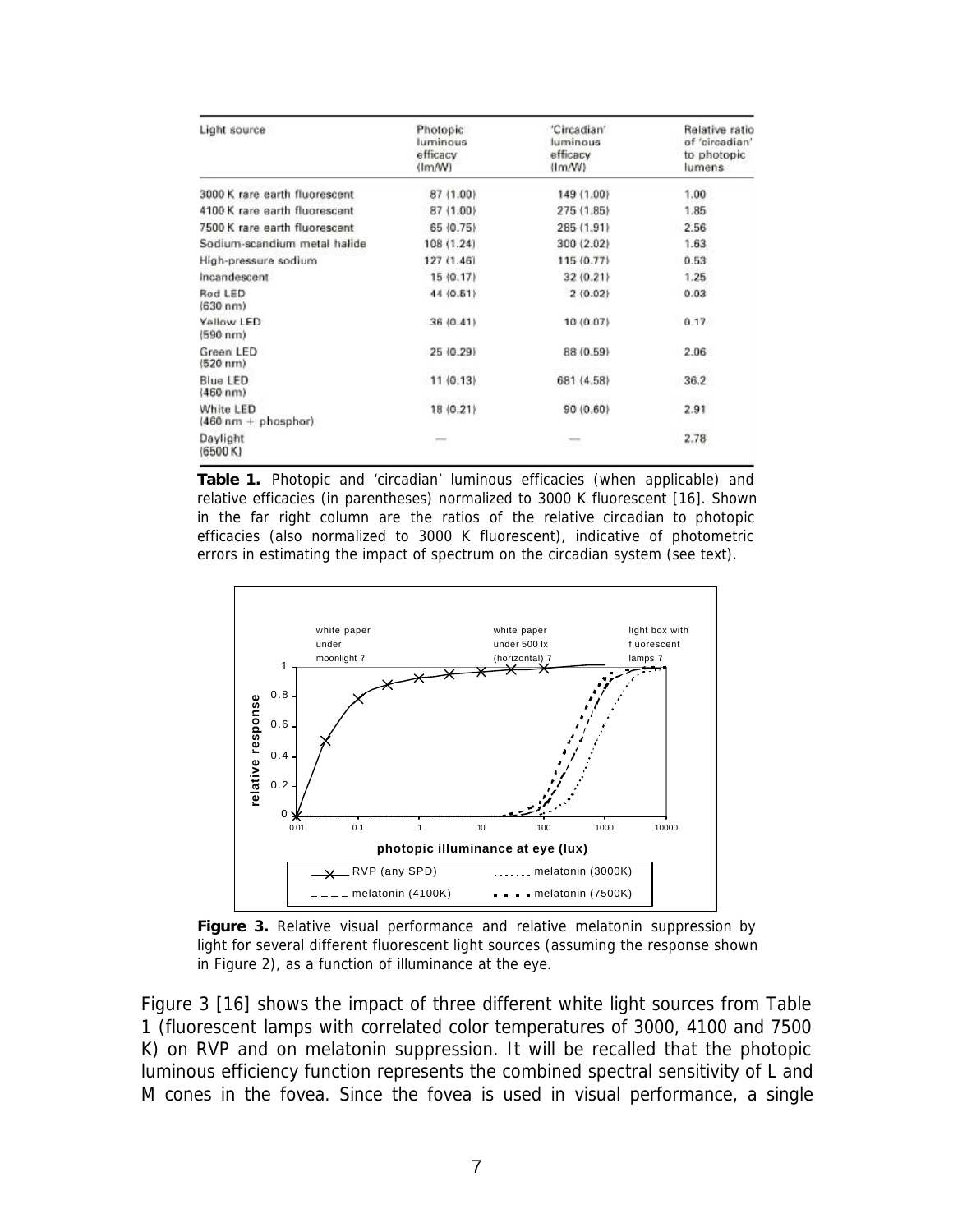curve can represent RVP [33,46] for all light source spectra when plotted as a function of the photopic illuminance. Since the L and M cones do not contribute significantly to the spectral sensitivity of the circadian system [30,31], melatonin suppression [37] must be represented by three separate curves, one for each light source, when plotted as a function of photopic illuminance. Figure 3 shows that the spectral power distributions of conventional fluorescent light sources used in architectural lighting differ only slightly in terms of their effect on melatonin suppression. This should not be surprising because the spectral power distributions of these light sources have been designed to maximize visual stimulation (brightness and color) rather than circadian impression. It is conceivable that new, colored light sources can be designed with maximum emission at short wavelengths to maximize circadian impression or with maximum emission at long wavelengths to minimize circadian impression. Consider, for example, a blue (460 nm peak) LED and a red (630 nm peak) LED that produce the same photopic illuminance. The relative effectiveness of the two sources for the circadian system will be about 1200:1! Clearly, a new system of photometry is needed to help design new light sources so that their impact on the circadian system can be properly characterized.

#### **Spatial distribution**

Through optical refraction by the cornea and lens in the eye and by neuraloptical enhancements by in the retina [48], the spatial distribution of objects and textures in the environment can be processed by the visual system. Arguably accurate rendering of the spatial distribution of light in our environment by our retina is essential to our survival because subtle patterns of light and dark provide the information needed by the visual system to discriminate between friend and foe. Accurate registration of spatial information on the retina does not seem to be, however, important to the circadian system. Phototransduction of light by the circadian system seems to be performed without spatial registration, and the retina serves as a simple integrator of photon absorption. Different studies have employed diverse methods of presenting light to the retina. Some have used overhead fluorescent lamp luminaires in rooms with light-colored walls [40], some have used monochromatic light presented in a Ganzfeld [41,42], some have used light tables [30,43] and some have used light boxes positioned at different locations [37,38,49]. Despite these very different methods of presenting light, all studies show consistent results (once the timing, duration, spectrum, and quantity of light presentation are considered), which suggest that circadian activation is determined by simple integration of flux reaching the retina. It should be noted, however, that there is some evidence that the superior and inferior retinae may be populated with different densities of photoreceptors used by the circadian system. Two independent studies [50,51] reported that the inferior retina, integrating flux from above the line of sight, may be more effective for melatonin suppression than the superior retina,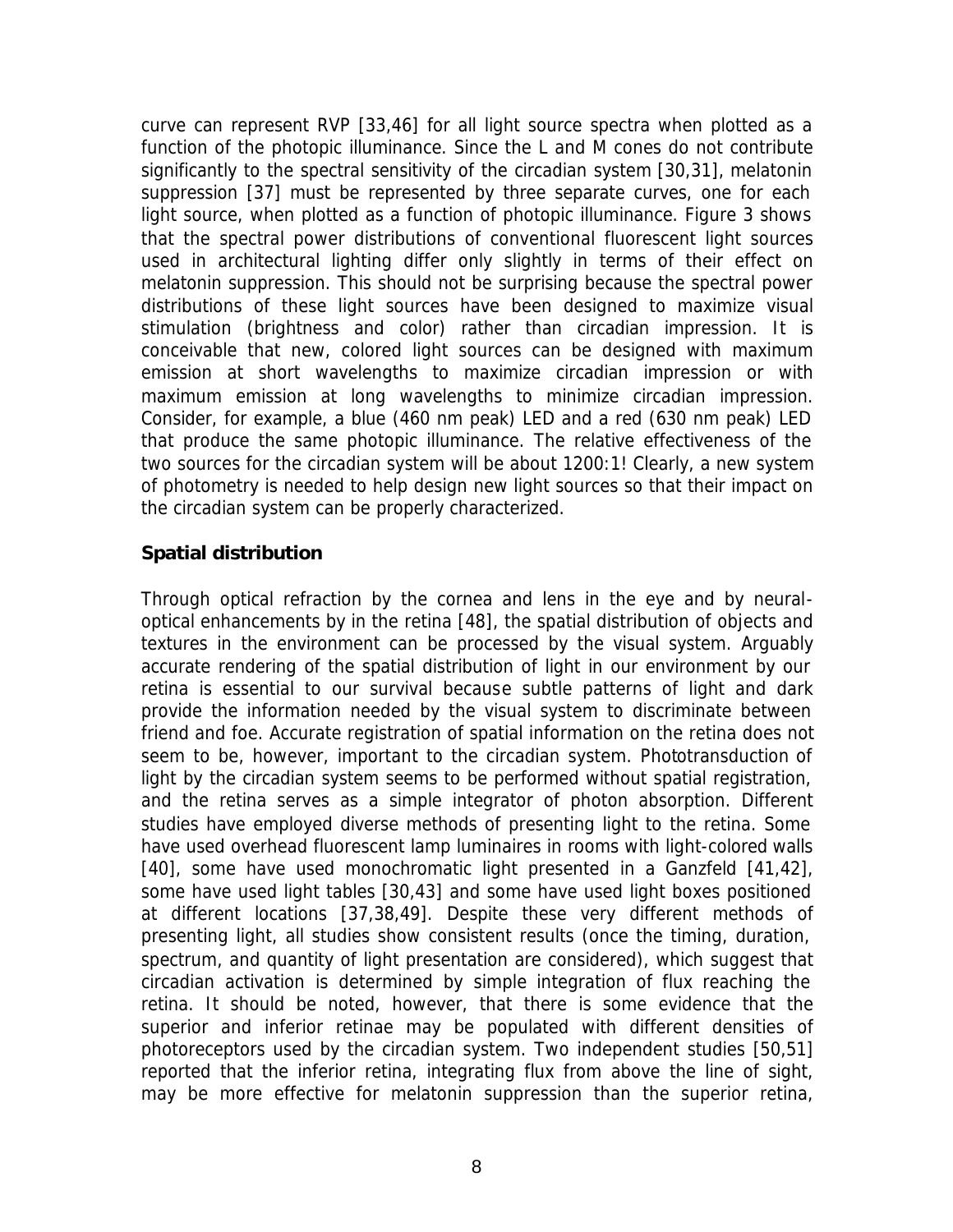although the difference was statistically significant in only one of the two studies [50]. It should also be noted that facial features affect light reaching the retina [32] and large individual differences in the amount of light transmitted through the optical media of the eye are to be expected, particularly for older subjects who have greater opacity of the crystalline lens at short wavelengths [52]. In general, however, one can assume that spectrally corrected (Figure 2) irradiance at the eye is a practical, if imperfect, measure of light available to the circadian system.

## **Timing**

Although there are small circadian variations in visual sensitivity [53] the time of day is essentially unimportant to vision and, thus, to conventional photometry. The temporal characteristics of light are, however, particularly important to the circadian system and must be considered in any system of circadian photometry. Depending upon the time of exposure, light can phase advance, phase delay or have no impact on the timing of the circadian clock. Figure 4 [54] shows how light exposure affects the timing of the biological clock. If light is applied in the first half of the night, the biological clock is reset to a later time (phase delayed) whereas this same light applied in the second half of the night will reset the clock to an earlier time (phase advanced). The largest phase changes will occur at night when melatonin levels are high, but small effects can also occur during the day when melatonin levels are at their lowest. Indeed, it seems that melatonin suppression and phase shifting by light follow similar but not identical rules.



*Figure 4. The effect of the time of light application on phase shifting of the core body temperature rhythm for two different light levels [54].*

Like melatonin suppression, phase-shifting also follows a dose response function, with maximum effects occurring when the light is applied in the second half of the night. Figure 4 shows the effect of both high and low light levels on the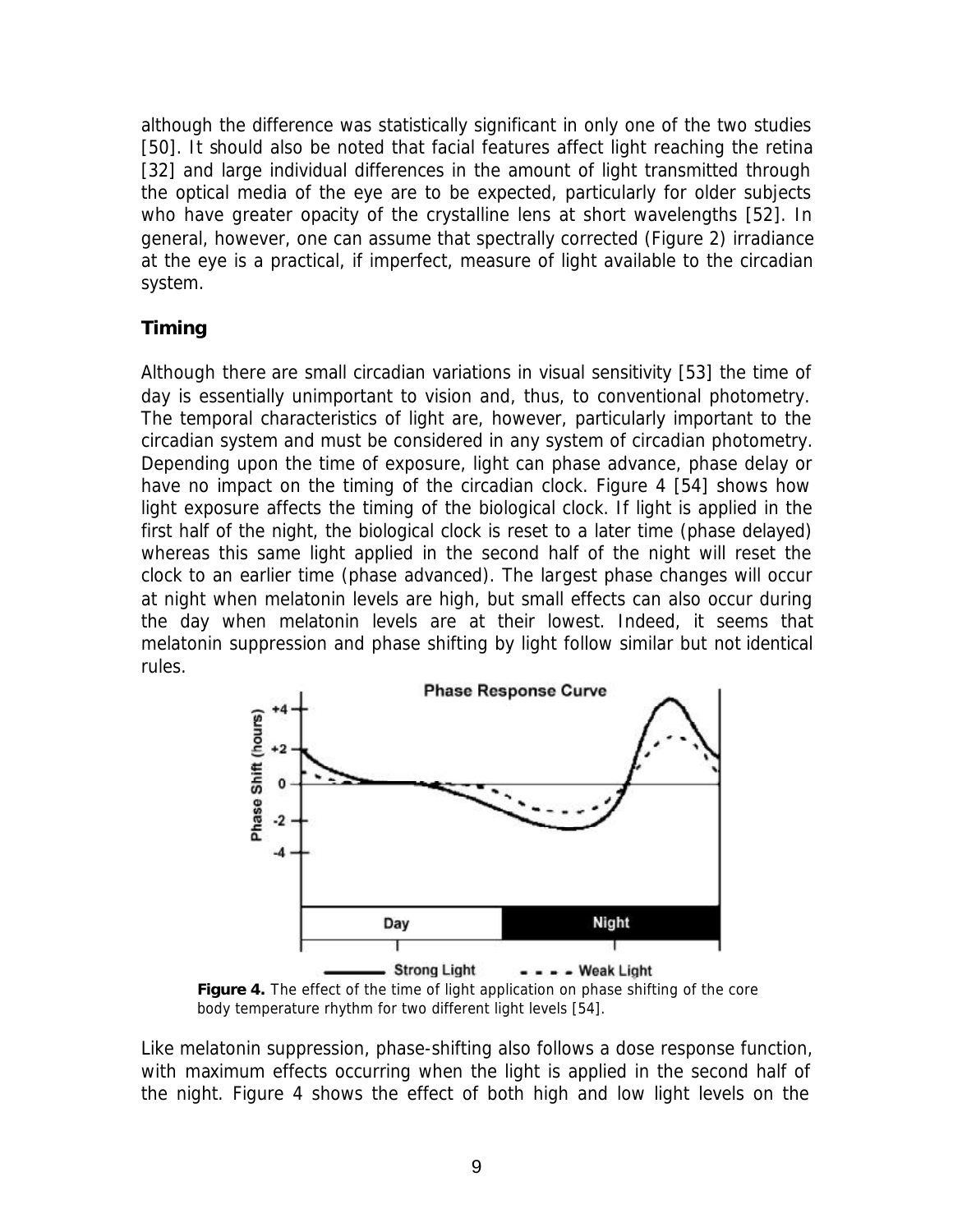phase responses of the circadian system. It remains unclear, however, how light is integrated over the 24-hour period when the biological clock can be both phase advanced and phase delayed by light exposure. Some have expressed concern that bright light at night or dim light during the day may disrupt the circadian system, desynchronizing biological systems and leading to immune deficiencies or even breast cancer [55]. Continual, but aperiodic, access to light by humans throughout out the 24-hour period, is a legitimate cause for concern and systematic research.

## **Duration**

The visual system operates very quickly. If it didn't, hazards could not be avoided and opportunities could not be seized. Almost all visual responses are mediated by neural circuitry that integrates, categorizes and transmits information about the luminous environment to the brain, which in turn initiates a behavioral response in less than a few hundred milliseconds [56]. The circadian system, however, operates at a much slower pace, mainly because it relies on infusion of the hormone melatonin into the blood stream, not upon neural circuitry, to communicate to various systems in the body.



*Figure 5. The amount of time required to measure human nocturnal melatonin suppression by light, as a function of the illuminance provided at the eye [16]. Diamonds represent 25% suppression, triangles represent 40% suppression and circles 50% suppression. Filled symbols from McIntyre et al. [37]; open symbols from McIntyre et al. [38].*

Short, 5 s, pulses of bright light have been shown to have measurable effects on melatonin suppression in rodents [57], and the times to measure melatonin in the blood stream have been as short as 2 min. In humans, melatonin suppression by light has been measured within 10 min. [12] and a return to nocturnal levels of melatonin after extinguishing light will occur within at least 15 min. [37,38]. Melatonin samples have not been collected at shorter intervals, but it is likely that changes in melatonin levels in the blood stream are not immediate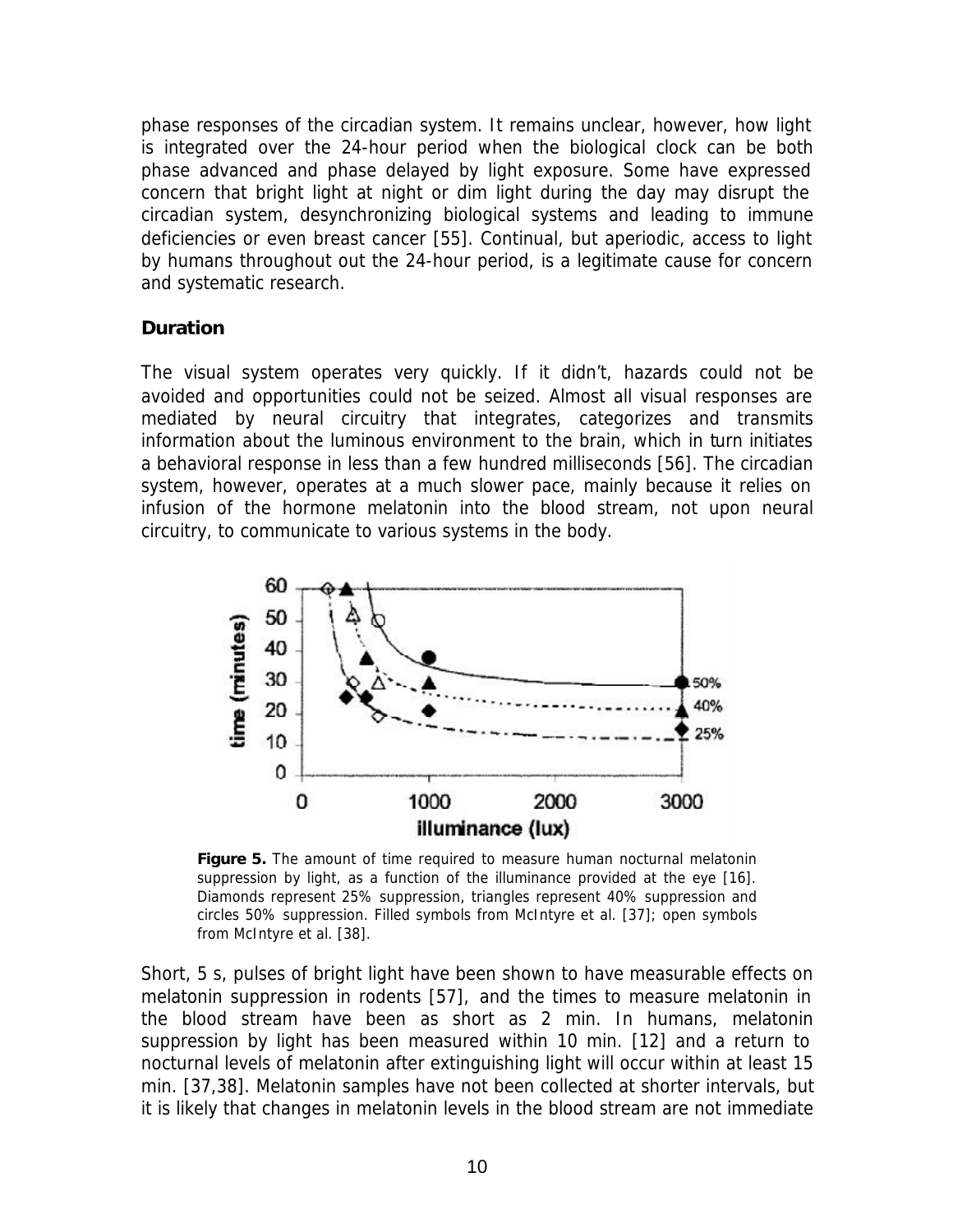even if the neural signal from the SCN to the pineal gland is very rapid because melatonin diffusion into the blood stream will take several minutes.

The results of McIntyre *et al.* [37,38] show that brighter pulses of light result in faster suppression of melatonin than dimmer pulses. Figure 5 [16] shows, for three different levels of melatonin suppression (25%, 40% and 50%) the relationship between illuminance at the eye and the time that melatonin was measured. The data come from two independent studies [37,38] but show remarkable consistency, as do other studies [12,58]. Twenty-five percent melatonin suppression could be measured in less than 20 min. as long as the sustained illuminance at the eye was greater than 1000 lx. If the illuminance at the eye decreased below 500 lx, it could take up to an hour to suppress melatonin by 25%. It also seems clear that a relatively low illuminance of 200 lx at the eye will never result in melatonin suppression greater than 25%, no matter how long it is presented. What is important to understand, but remains a mystery, is how much melatonin is needed and for how long to activate the various biological systems sensitive to by melatonin in the blood stream.

In terms of phase shifting effects, a recent study showed that a 6.5 h long pulse of bright light (9500 lx at the eye) had about the same phase-shifting effect as six 15 min. pulses of light separated by 1 h and having the same illuminance as the 6.5 h pulse [59]. These data indicate the phase shifting could occur even at diluted levels of melatonin suppression. The average melatonin level during the 6.5 h period was reduced by almost 90% for the continuous pulse of light at 9500 lx and by less than 20% for the intermittent pulses. These findings imply that it may be possible to obtain robust phase-shifting effects without having a significant impact on melatonin levels. If maintenance of melatonin rhythms is beneficial to health, then intermittent pulses of light could be of significant value in shift-work applications.

| Lighting<br>characteristics | Application<br>Vision                                                                        | Circadian-day shift work                                      | Circadian-night shift work                                    |
|-----------------------------|----------------------------------------------------------------------------------------------|---------------------------------------------------------------|---------------------------------------------------------------|
| Quantity                    | Lowy<br>(300-500 lux on task: ~100<br>mieve is xul                                           | High<br>$[-1000$ lux at eye) $[37,30]$                        | High<br>(~1000 lux at eye) pr.20]                             |
| Spectrum                    | Photopic (peak sensitivity)<br>555 nm)(2.46)                                                 | Short-wavelength (peak sen-<br>sitivity 420-480 nm)[20.41-43] | Short-wavelength (peak sen-<br>sitivity 420-480 nm) [30,4143] |
| Spatial distribution        | Distribution important (task<br>luminance, contrast and size<br>determine visibility)[33-36] | Independent of distribution<br>filluminance at eve)[49]       | Independent of distribution<br>(illuminance at eve)[49]       |
| Timing                      | Any time <sup>[1]</sup>                                                                      | Subjective morning@4                                          | Periodically throughout<br>shift (7.4%)                       |
| Duration                    | Very short (less than 1 s)[66]                                                               | Long (1-2 h)[40]                                              | Short (15 min) pulses (60)                                    |

*Table 2. A framework for considering the characteristics of light to support vision and circadian functions [16].*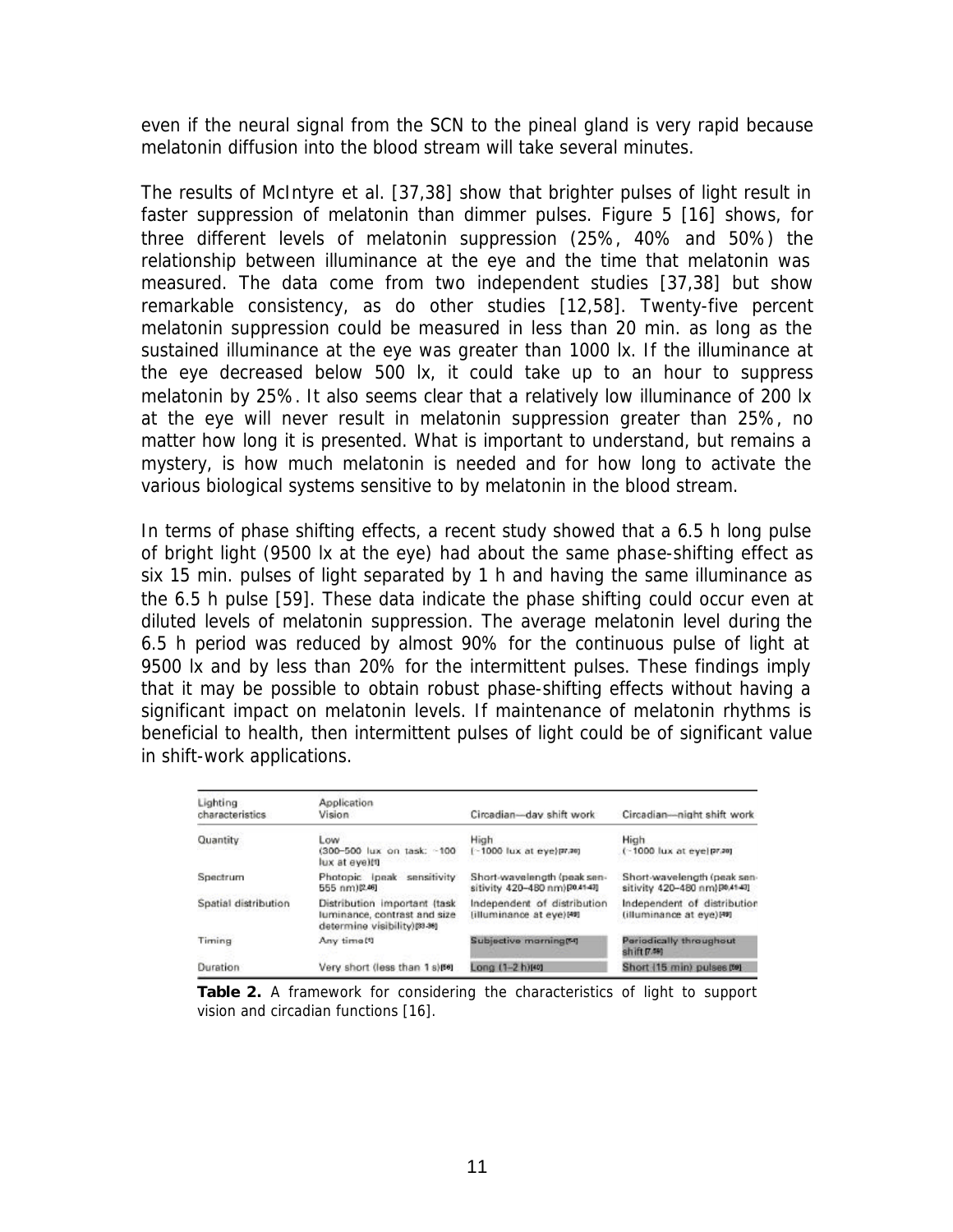## **Conclusions**

So, "Are we providing healthy light in our offices, schools and homes?" Probably the answer is, "No, we are not." Certainly we are not providing or specifying the ideal lighting technologies and applications for circadian regulation. But how will we know what technologies and applications are ideal until we begin to measure and control the fundamental characteristics of light in completely new ways?

Hopefully this brief overview of the impact of light on the circadian system underscores the importance of developing a framework for circadian photometry. Table 2 [16] summarizes some of the important findings presented in this paper and contrasts light for the visual system and light for the circadian system. The amount of light, its spectral composition, spatial distribution, timing and duration for the two systems are so different that generalizations about "good lighting" will have to be assessed by two very different set of criteria in the future. Although this framework will undoubtedly be refined as more research is undertaken, little progress will be made in delivering "healthy lighting" to society until researchers and practitioners begin to consider, measure, calculate, and control the fundamental characteristics of light for the circadian system.

It is my belief that a new system of photometry for the circadian system should be developed, and until we do, we will be unable to lay any claim to "good lighting" with regard to human health. This symposium is a very important next step toward that goal.

## **References**

- 1. Rea MS (ed.). 2000. *IESNA Lighting Handbook: Reference and Application*, 9th ed. New York: Illuminating Engineering Society of North America.
- 2. Commission International de l'Éclairage. 1978. *Light As a True Visual Quantity: Principles of Measurement.* Paris: Commission Internationale de l'Éclairage.
- 3. Lewy AJ, Kern HA, Rosenthal NE, Wehr TA. 1982. Bright artificial light treatment of a manic-depressive patient with seasonal mood cycle. *Am J Psychiatry* 139(11): 1496-1498.
- 4. Lack L, Wright H. 1993. The effect of evening bright light in delaying the circadian rhythms and lengthening the sleep of early morning awakening insomniacs. *Sleep* 16(5): 436-443.
- 5. Van Someren EJW, Kessler A, Mirmirann M, Swaab DF. 1997. Indirect bright light improves circadian rest-activity rhythm disturbances in demented patients. *Biol Psychiatry* 41: 55-963.
- 6. Boyce P, Beckstead JW, Eklund NH, Strobel RW, Rea MS. 1997. Lighting the graveyard shift: The influence of a daylight-simulating skylight on the task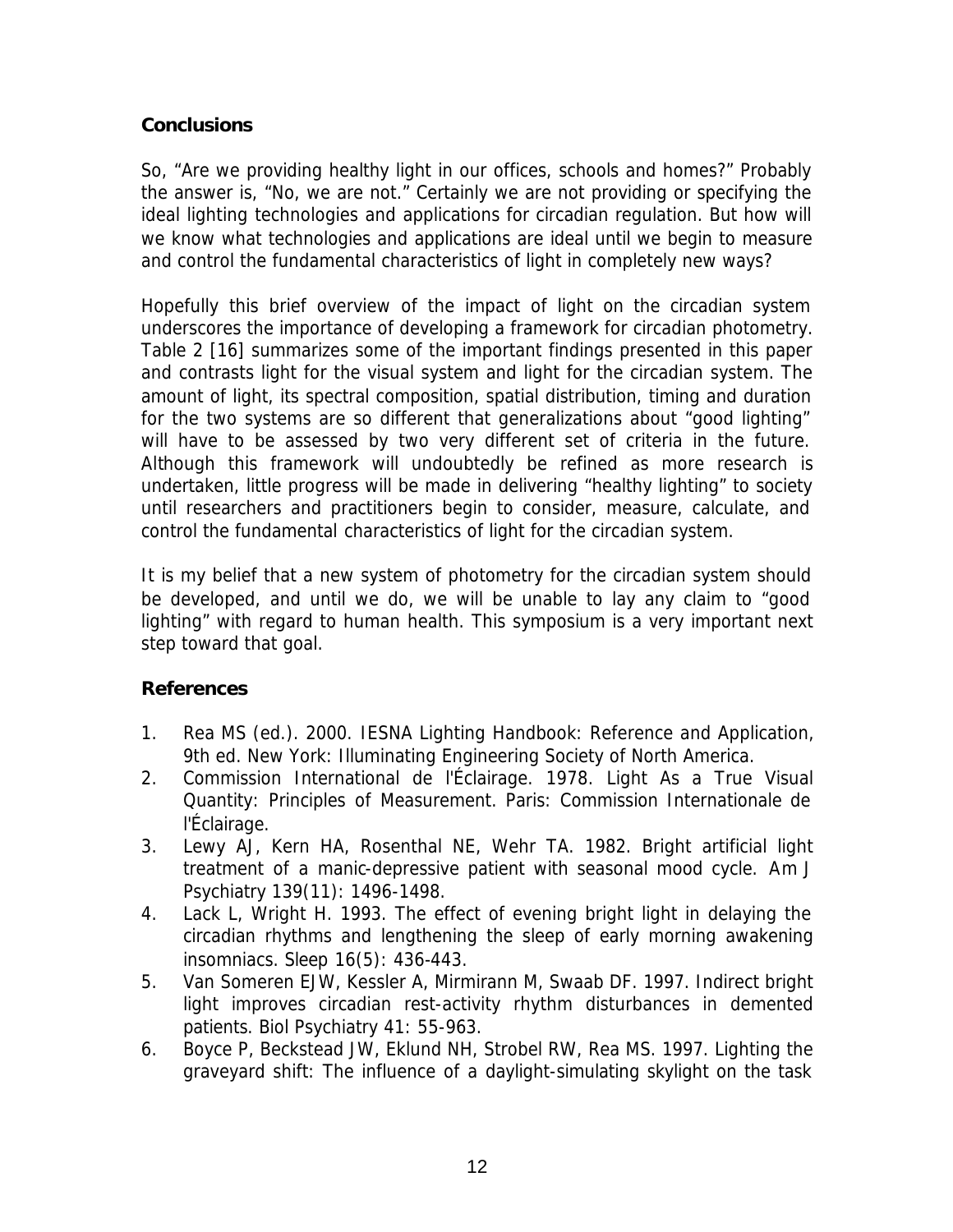performance and mood of nightshift workers. *Light Res Technol* 29(3): 105- 134.

- 7. Figueiro MG, Rea MS, Boyce P, White R, Kolberg K. 2001. The effects of bright light on day and night shift nurses' performance and well-being in the NICU. *Neonatal Intens Care* 14(1): 29-32.
- 8. Miller CL, White R, Whitman TL, O'Callaghan MF, Maxwell SE. 1995. The effects of cycled versus noncycled lighting on growth and development in preterm infants. *Infant Behav Develop* 18(1): 87-95.
- 9. Brandon DH, Holditch-Davis D, Belyea M. 2002. Preterm infants born at less than 31 weeks' gestation have improved growth in cycled light compared with continuous near darkness. *J Pediatr* 140(2): 192-199.
- 10. Berson DM, Dunn FA, Takao M. 2002. Phototransduction by retinal ganglion cells that set the circadian clock. *Science* 295(5557): 1070-1073.
- 11. Hattar S, Liao HW, Takao M, Berson DM, Yau KW. 2002. Melanopsincontaining retinal ganglion cells: architecture, projections, and intrinsic photosensitivity. *Science* 295(5557): 1065-1070.
- 12. Lewy AJ, Wehr TA, Goodwin FK, Newsome DA, Markey SP. 1980. Light suppresses melatonin secretion in humans. *Science* 210(4475): 1267-1269.
- 13. Dauchy RT, Blask DE, Sauer LA, Brainard GC, Krause JA. 1999. Dim light during darkness stimulates tumor progression by enhancing tumor fatty acid uptake and metabolism. *Cancer Lett* 144: 131-136.
- 14. Blask D, Sauer L, Dauchy R, Holowachuk E, Ruhoff M, Kopff H. 1999. Melatonin inhibition of cancer growth in vivo involves suppression of tumor fatty acid metabolism via melatonin receptor-mediated signal transduction events. *Cancer Res* 59: 4793-4701.
- 15. Badia P, Myers B, Boecker M, Culpepper, J. 1991. Bright light effects on body temperature, alertness, EEG and Behavior. *Physiol Behav* 50(3): 583- 588.
- 16. Rea MS, Figueiro MG, Bullough JD. 2002. Circadian photobiology: An emerging framework for lighting practice and research. *Light Res Technol* 34(3): 177-190.
- 17. Withrow RB (ed.). 1957. *Photoperiodism.* Washington, DC: American Association for the Advancement of Science.
- 18. Nelson RJ, Zucker I. 1981. Absence of extraocular photoreception in diurnal and nocturnal rodents exposed to direct sunlight. *Comp Biochem Physiol* 69A: 145-148.
- 19. Wehr T, Schwartz P, Turner E, Feldman-Naim S, Drake C, Rosenthal N. 1995. Bimodal patterns of human melatonin secretion consistent with twooscillator model of regulation. *Neurosci Lett* 194: 105-108.
- 20. Monk TH, Buysse DJ, Reynolds CF, Berga SL, Jarrett DB, Kupfer DJ. 1997. Circadian rhythms in human performance and mood under constant conditions. *J Sleep Res* 6(1): 9-18.
- 21. Lockley S, Skene D, Thapan K, English J, Ribeiro D, Haimov I, Hampton S, Middleton B, von Schantz M, Arendt J. 1998. Extraocular light exposure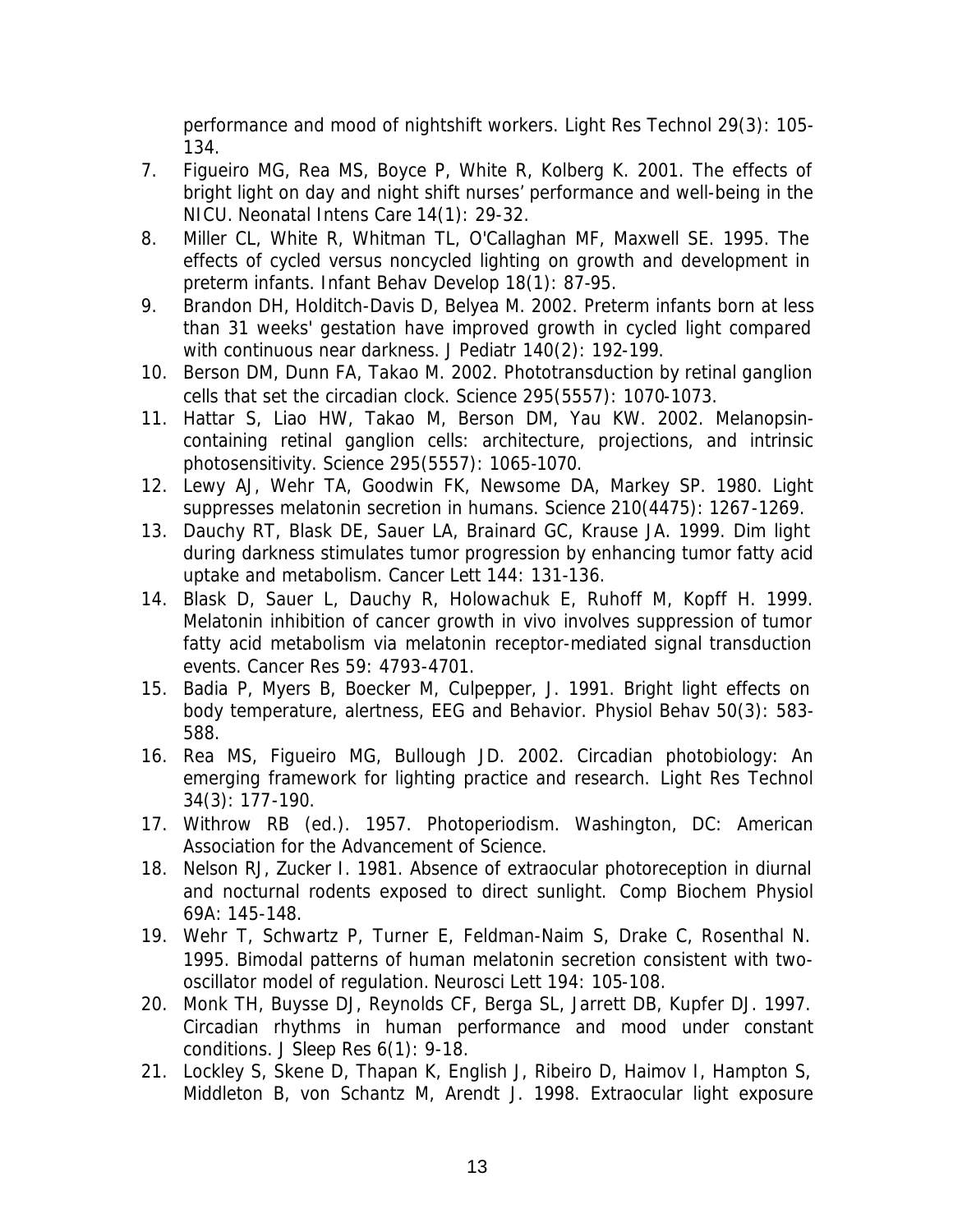does not suppress plasma melatonin in humans. *J Clin Endocrinol Metab*  83(9): 3369-3372.

- 22. Yamazaki S, Goto M, Menaker M. 1999. No evidence for extraocular photoreceptors in the circadian system of the Syrian hamster. *J Biol Rhythms* 14(3): 197-201.
- 23. Eastman CI, Martin SK, Hebert M. 2000. Failure of extraocular light to facilitate circadian rhythm reentrainment in humans. *Chronobiol Int* 17(6): 807-826.
- 24. Lindblom N, Hatonen T, Laasko M, Alila-Johansson A, Laipio M, Turpeinen U. 2000. Bright light exposure of a large skin area does not affect melatonin or bilirubin levels in humans. *Biol Psychiatry* 48(11): 1098-1104.
- 25. Koorengevel KM, Gordijn MC, Beersma DG, Meesters Y, den Boer JA, van der Hoofdakken RH, Daan S. 2001. Extraocular light therapy in winter depression: A double-blind placebo-controlled study. *Biol Psychiatry* 50(9): 691-698.
- 26. Lushington K, Galka R, Sassi LN, Kennaway DJ, Dawson D. 2002. Extraocular light exposure does not phase shift saliva melatonin rhythms in sleeping subjects. *J Biol Rhythms* 17(4): 377-386.
- 27. Pevet P, Nothorel B, Slotten H, Saboureau M. 2002. The chronobiotic properties of melatonin. *Cell Tissue Res* 309(1): 183-191.
- 28. Kalsbeek A, Buijs RM. 2002. Output pathways of the mammalian suprachiasmatic nucleus: Coding circadian timing by transmitter selection and specific targeting. *Cell Tissue Res* 309(1): 109-118.
- 29. Kronauer RE, Forger DB, Jewett ME. 1999. Quantifying human circadian pacemaker response to brief, extended and repeated light stimuli over the phototopic range. *J Biol Rhythms* 14(6): 500-515.
- 30. Rea MS, Bullough JD, Figueiro MG. 2001. Human melatonin suppression by light: A case for scotopic efficiency. *Neurosci Lett* 299(1-2): 45-48.
- 31. Brainard GC, Hanifin JP, Rollag MD, Greeson J, Byrne B, Glickman G, Gerner E, Sanford B. 2001. Human melatonin regulation is not mediated by the three cone photopic visual system. *J Clin Endocrinol Metab* 86(1): 433-436.
- 32. Van Derlofske J, Bierman A, Rea MS, Ramanath J, Bullough JD. 2002. Design and optimization of a retinal flux density meter. *Meas Sci Technol* 13(6): 821-828.
- 33. Rea MS, Ouellette MJ. 1991. Relative visual performance: A basis for application. *Light Res Technol* 23(3): 135-144.
- 34. Weston HC. 1935. The relation between illumination and industrial efficiency: The effect of size of work. *Joint Report of the Industrial Health Research Board and the Illumination Research Committee.* London: His Majesty's Stationary Office.
- 35. Weston HC. 1945. The relation between illumination and industrial efficiency: The effect of brightness contrast. *Industrial Health Research Board of the Medical Research Council,* Report 87. London: His Majesty's Stationary Office.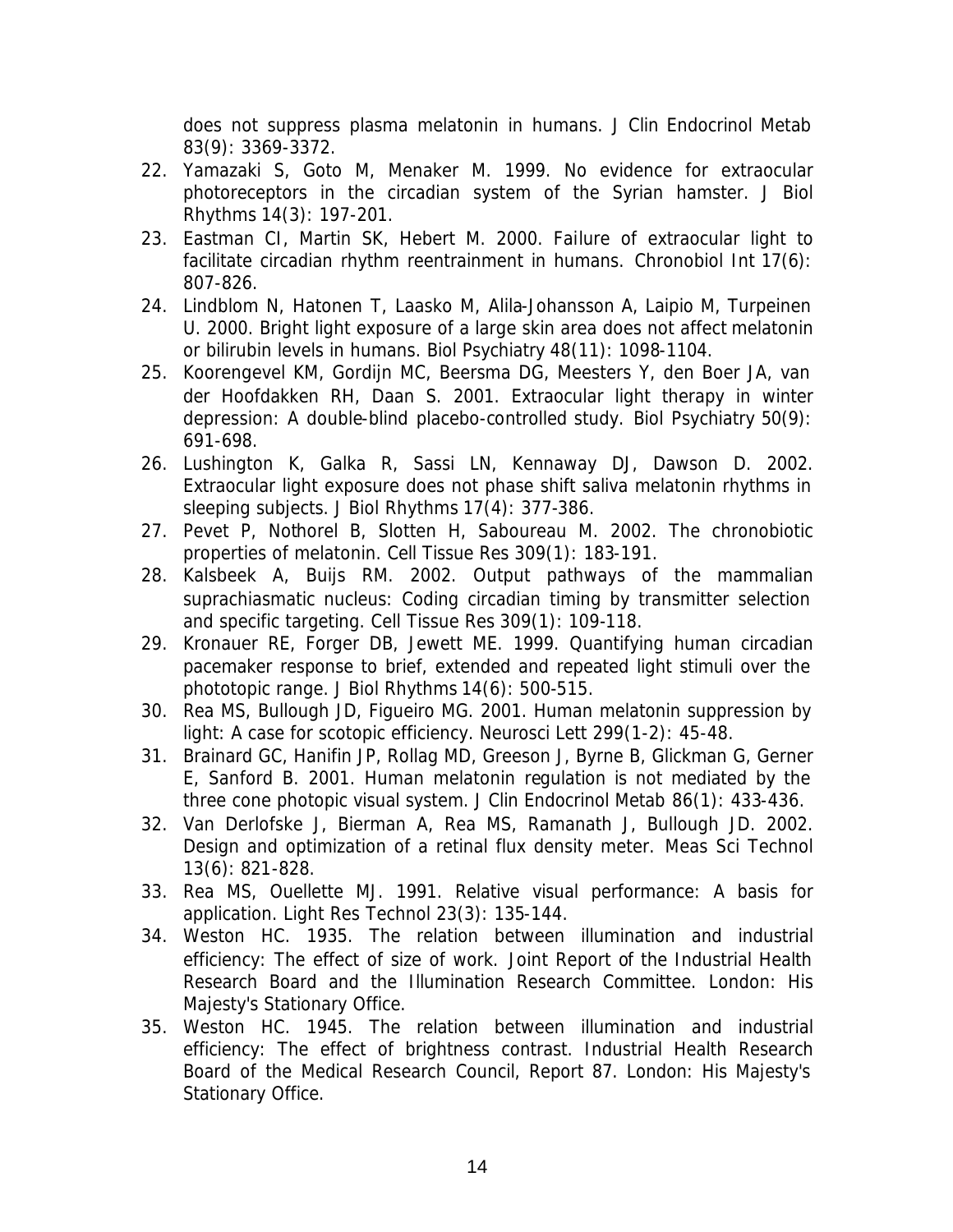- 36. Eklund NH, Boyce PR, Simpson SN. 2001. Lighting and sustained performance: modeling data-entry task performance. *J Illum Eng Soc* 30(2): 126-141.
- 37. McIntyre IM, Norman TR, Burrows GD, Armstrong SM. 1989. Human melatonin suppression by light is intensity dependent. *J Pineal Res* 6(2): 149-156.
- 38. McIntyre IM, Norman TR, Burrows GD, Armstrong SM. 1989. Quantal melatonin suppression by exposure to low intensity light in man. *Life Sci* 45(4): 327-332.
- 39. Brainard GC, Lewy AJ, Menaker M, Fredrickson RH, Miller LS, Weleber RG, Cassone V, Hudson D. 1988. Dose-response relationship between light irradiance and the suppression of plasma melatonin in human volunteers. *Brain Res* 454(1-2): 212-218.
- 40. Zeitzer JM, Dijk DJ, Kronauer R, Brown E, Czeisler C. 2000. Sensitivity of the human circadian pacemaker to nocturnal light: melatonin phase resetting and suppression. *J Physiol* 526(Pt. 3): 695-702.
- 41. Brainard GC, Hanifin JP, Greeson JM, Byrne B, Glickman G, Gerner E, Rollag MD. 2001 Action spectrum for melatonin regulation in humans: Evidence for a novel circadian photoreceptor. *J Neurosci* 21(16): 6405-6412.
- 42. Thapan K, Arendt J, Skene DJ. 2001. An action spectrum for melatonin suppression: evidence for a novel non-rod, non-cone photoreceptor system in humans. *J Physiol* 535(Pt. 1): 261-267.
- 43. Rea MS, Bullough JD, Figueiro MG. 2002. Phototransduction for human melatonin suppression. *J Pineal Res* 32(4): 209-213.
- 44. Lechner NM. 1987. The daylighting department. *Arch Lighting* 1: 47-49.
- 45. Rosen LN, Targum SD, Terman M, Bryant MJ, Hoffman H, Kasper SF, Hamovit JR, Docherty JP, Welch B, Rosenthal NE. 1990. Prevalence of seasonal affective disorder at four latitudes. *Psychiatry Res* 31(2): 131-144.
- 46. Smith SW, Rea MS. 1980. Relationships between office task performance and ratings of feelings and task evaluations under different light sources and levels. *Proc 19th Sess Commission Internationale de l'Éclairage* Kyoto, Japan: Commission Internationale de l'Éclairage.
- 47. Sekuler R, Blake R. 1994. *Perception.* New York: McGraw-Hill.
- 48. Hofer H, Williams DR. 2002. The eye's mechanisms for auto-calibration. *Opt Photon News* 13(1): 34-39.
- 49. Adler JS, Kripke DF, Loving RT, Berga SL. 1992. Peripheral vision suppression of melatonin. *J Pineal Res* 12(2): 49-52.
- 50. Lasko TA, Kripke DF, Elliot JA. 1999. Melatonin suppression by illumination of upper and lower visual fields. *J Biol Rhythms* 14(2): 122-125.
- 51. Visser EK, Beersma DG, Daan S. 1999. Melatonin suppression by light in humans is maximal when the nasal part of the retina is illuminated. *J Biol Rhythms* 14(2): 116-121.
- 52. Weale RA. 1963. *The Ageing Eye.* London: HK Lewis and Company.